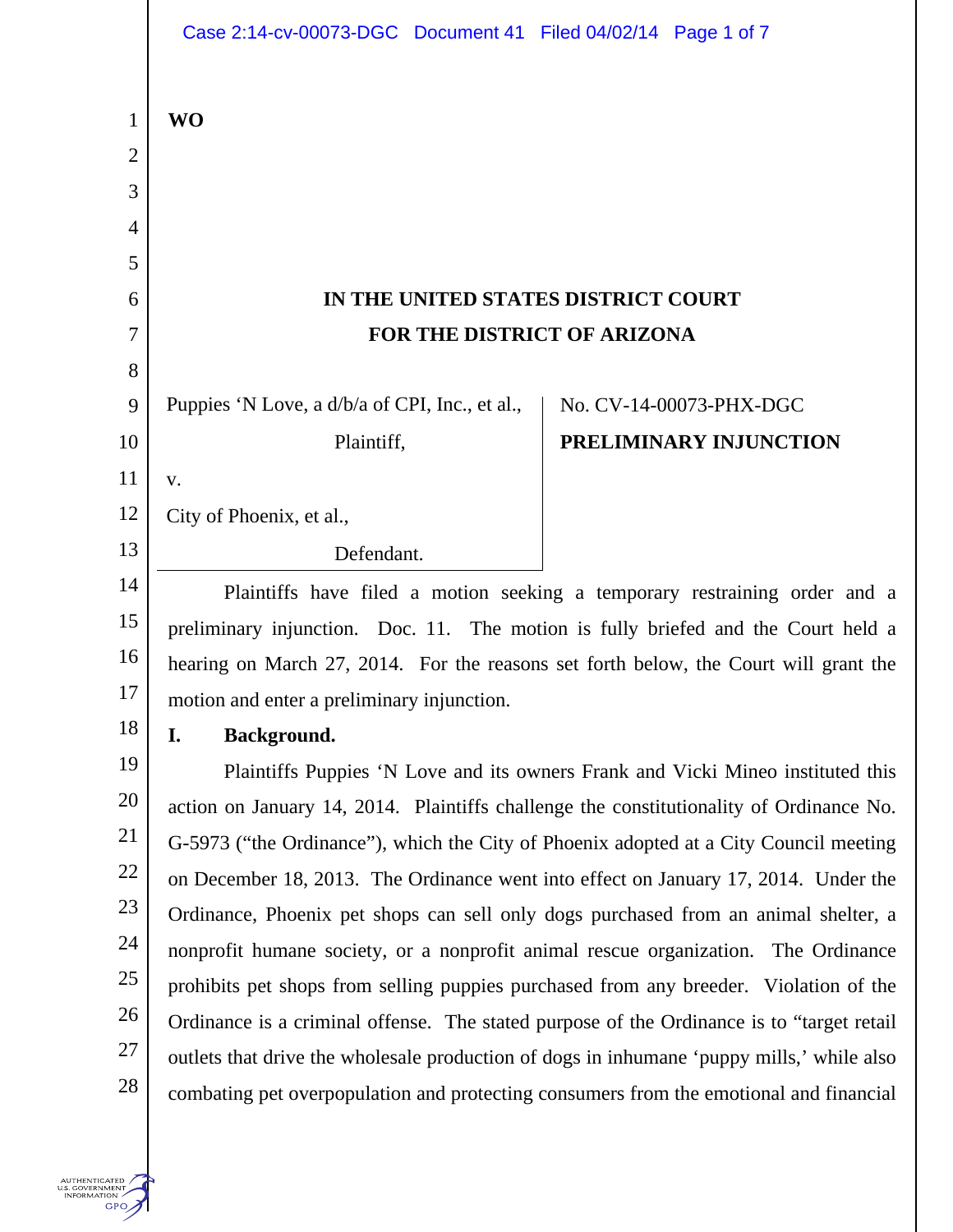#### Case 2:14-cv-00073-DGC Document 41 Filed 04/02/14 Page 2 of 7

4 hardships caused by unwitting purchases of a puppy mill puppy from a pet shop." Doc. 27 at 2. "Puppy mills" are inhumane dog breeding facilities where overcrowding, poor sanitation, and inadequate veterinary care are rampant. "The irresponsible breeding practices endemic to puppy mills . . . result in a host of hereditary and congenital diseases common to puppy mill puppies." *Id*.

6 7 8 9 10 11 Plaintiffs assert that they buy pure and specialty-breed puppies and sell them to individual consumers in their stores. They assert that such puppies are not available for them to purchase in sufficient numbers from shelters, humane societies, and animal rescue organizations, making their business model nonviable under the Ordinance. Plaintiffs claim that the Ordinance thus presents them with a Hobson's choice: either continue operating their business and incur criminal liability, or go out of business.

12

1

2

3

5

# **II. Legal Standard.**

13 14 15 16 17 18 19 20 21 22 23 24 In order to obtain a preliminary injunction, Plaintiffs must establish that they are likely to succeed on the merits, that they are likely to suffer irreparable harm in the absence of preliminary relief, that the balance of equities tips in their favor, and that an injunction is in the public interest. *Winter v. Natural Res. Def. Council, Inc.*, 555 U.S. 7, 20 (2008). The Ninth Circuit continues to analyze the four elements using a "sliding scale" approach, in which "the elements of the preliminary injunction test are balanced, so that a stronger showing of one element may offset a weaker showing of another." *Alliance for the Wild Rockies v. Cottrell*, 632 F.3d 1127, 1131 (9th Cir. 2011). Should the moving party demonstrate a very high likelihood of injury, the likelihood of success on the merits may be relaxed. An injunction may be granted when serious questions going to the merits are raised and the balance of hardships tips sharply in the plaintiff's favor. *Wild Rockies*, 632 F.3d at 1135.

- 25 **III. Analysis.**
- 26

## **A. Ripeness.**

27 28 Defendant City of Phoenix ("the City") argues that Plaintiffs' complaint does not present a justiciable issue because the questions presented are not ripe for review.

- 2 -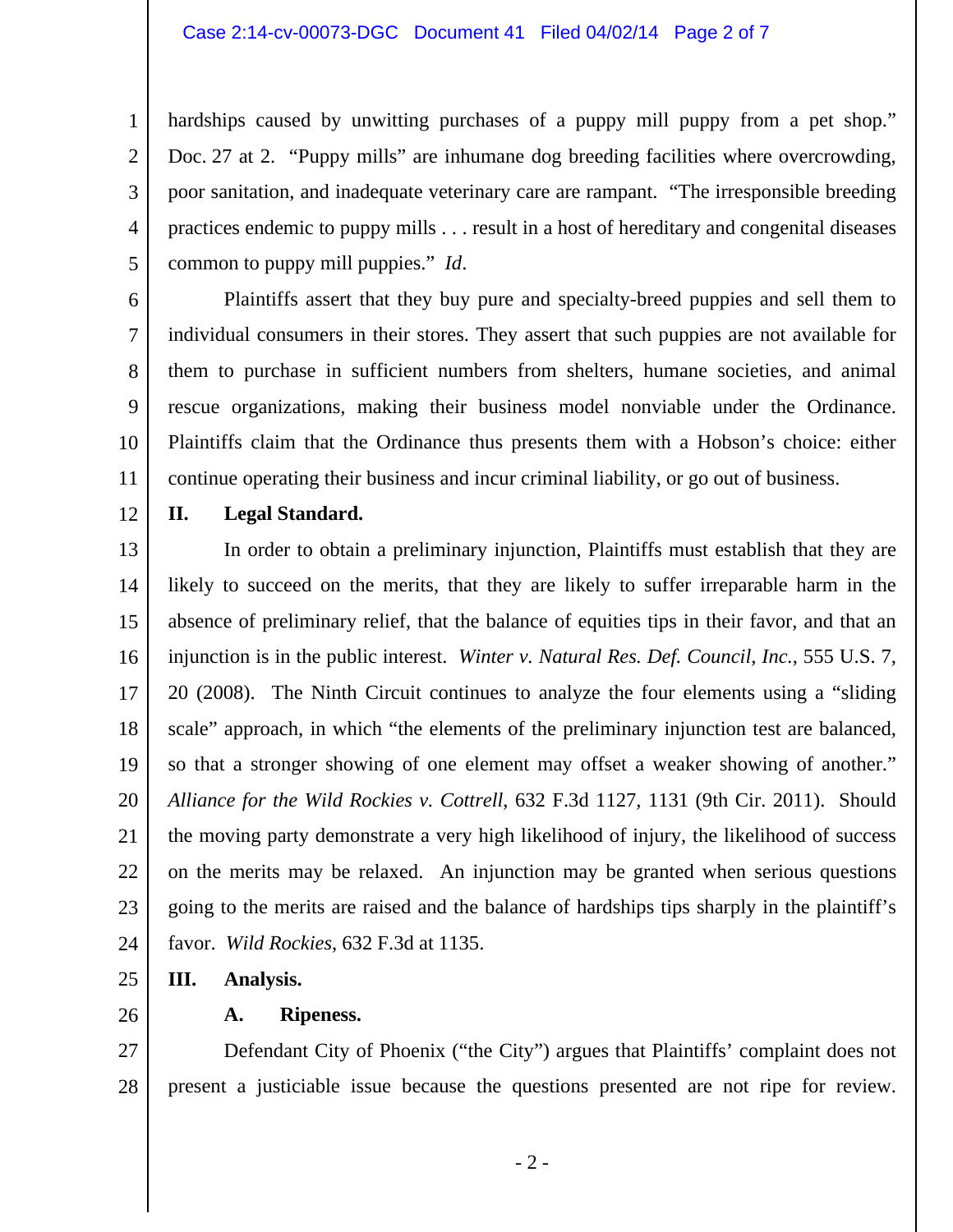## Case 2:14-cv-00073-DGC Document 41 Filed 04/02/14 Page 3 of 7

1

2

3

Doc. 26 at 2. The City argues that because Plaintiffs have not received any letters, calls, or visits from City authorities threatening them with prosecution, Plaintiffs have "jumped forward into litigation on the speculation of future prosecution." *Id*. at 3-4.

4 5 6 7 8 9 10 11 12 13 14 Ripeness is a question of timing designed to "prevent the courts, through avoidance of premature adjudication, from entangling themselves in abstract disagreements." *Abbott Laboratories v. Gardner*, 387 U.S. 136, 148 (1967). The role of Article III courts is neither to issue advisory opinions nor to declare rights in hypothetical cases, but to adjudicate live cases or controversies consistent with the powers granted the judiciary in Article III of the Constitution. *See* U.S. Const. art. III. To determine whether the ripeness requirement is satisfied, the Court must consider whether Plaintiffs face "a realistic danger of sustaining a direct injury as a result of the statute's operation or enforcement," or whether the alleged injury is too "imaginary" or "speculative" to support jurisdiction. *Babbitt v. United Farm Workers Nat'l Union*, 442 U.S. 289, 298 (1979).

15 16 17 18 19 20 21 22 23 24 25 26 The difference between an unripe, abstract question and a "case or controversy" is "one of degree . . . and is not discernible by any precise test." *Id*. at 297. Neither the mere existence of a proscriptive statute nor a generalized threat of prosecution satisfies the ripeness requirement. *See San Diego Cnty. Gun Rights Comm. v. Reno*, 98 F.3d 1121, 1126-27 (9th Cir. 1996). "When contesting the constitutionality of a criminal statute, it is not necessary[, however,] that [the plaintiff] first expose himself to actual arrest or prosecution to be entitled to challenge [the] statute that he claims deters the exercise of his constitutional rights." *Babbitt*, 442 U.S. at 298 (internal quotation marks and citation omitted). "When the plaintiff has alleged an intention to engage in a course of conduct arguably affected with a constitutional interest, but proscribed by a statute, and there exists a credible threat of prosecution thereunder, he should not be required to await and undergo a criminal prosecution as the sole means of seeking relief." *Id*.

27 28 The Ninth Circuit looks to three factors in making this determination: (1) whether the plaintiffs have articulated a "concrete plan" to violate the law in question, (2) whether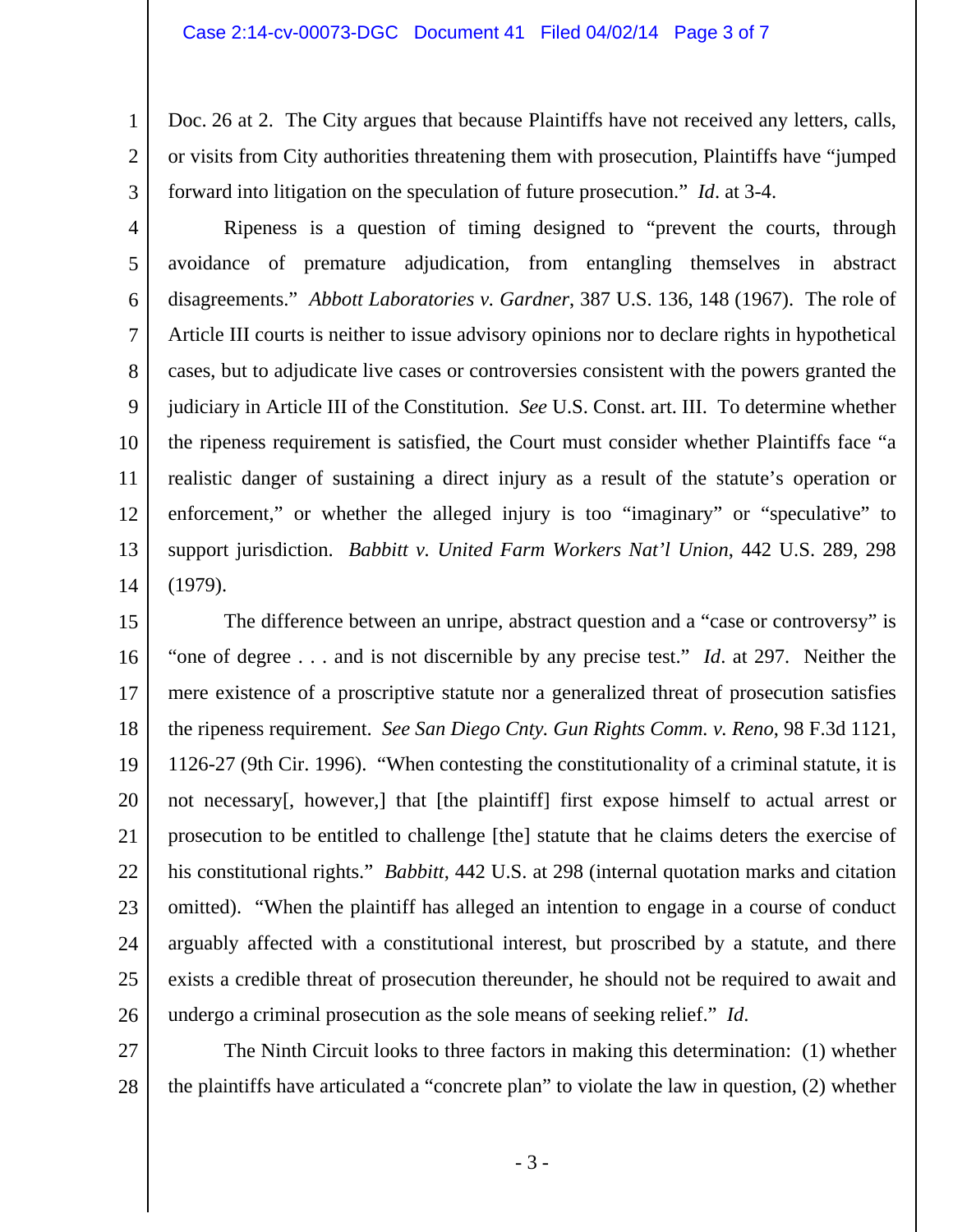#### Case 2:14-cv-00073-DGC Document 41 Filed 04/02/14 Page 4 of 7

1 2 3 4 5 the prosecuting authorities have communicated a specific warning or threat to initiate proceedings, or whether there is at least a credible threat of prosecution, and (3) the history of past prosecution or enforcement under the challenged statute. *Reno*, 98 F.3d at 1126-28. Considering these factors, the Court finds that Plaintiffs' complaint presents ripe questions for review.

6 7 8 9 10 First, Plaintiffs have a "concrete plan" to violate the Ordinance. Their entire business – selling puppies from USDA-licensed Class A breeders and hobby breeders – has been made unlawful by the Ordinance. Doc. 34 at 4. The conduct criminalized by the Ordinance is not conduct in which Plaintiffs engage only occasionally; it is their core business model.

11 12 13 14 15 16 17 18 Second, the City has not made a specific threat to initiate proceedings against Plaintiffs, but neither has the City disavowed an intent to prosecute Plaintiffs under the Ordinance. *Babbitt* found a similar refusal by the State of Arizona to "disavow[] any intention" to prosecute under a newly passed law adequate to support a finding of ripeness. 442 U.S. at 302. Plaintiffs openly admit that they engage in the very conduct the Ordinance makes criminal – selling puppies acquired from breeders. As in *Babbitt*, the Court finds that Plaintiffs are "not without some reason in fearing prosecution," making them and the City "sufficiently adverse" to satisfy the ripeness requirement. *Id.* 

19 20 Third, the Ordinance is newly adopted. There is no history of past prosecution or non-prosecution that could allay Plaintiffs' fear of criminal liability.

21 22 23 The Court concludes that Plaintiffs' fear of prosecution under the Ordinance is not imaginary or speculative. Their business model has been made illegal, and their challenge to the Ordinance is sufficiently ripe to come before the Court.

24

#### **B. Irreparable Harm.**

25 26 27 28 If enforcement of the Ordinance is not enjoined, Plaintiffs assert that they will go out of business. Doc. 11 at 4. Because the loss of one's business carries more than merely monetary consequences, it constitutes irreparable harm. *See Am. Trucking Ass'ns v. City of Los Angeles*, 559 F.3d 1046, 1059 (9th Cir. 2009). Plaintiffs' business consists

- 4 -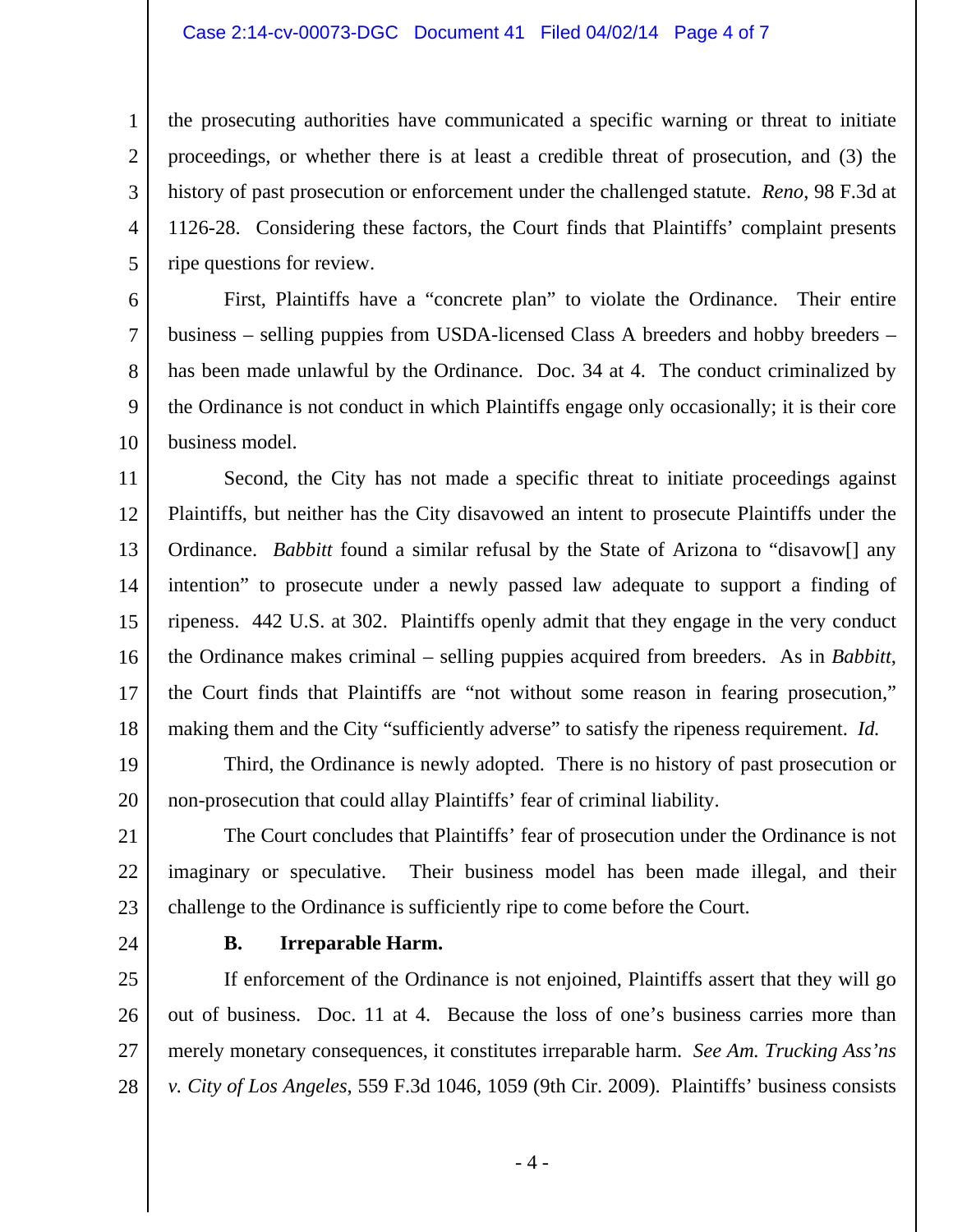# Case 2:14-cv-00073-DGC Document 41 Filed 04/02/14 Page 5 of 7

4 6 almost entirely of acquiring pure and specialty-breed puppies and selling them to individual consumers in the Phoenix area. Doc. 11-1 at 12. Under the Ordinance, the only sources of puppies in Plaintiffs' niche would be animal shelters, nonprofit humane societies, and nonprofit animal rescue organizations. Plaintiffs have provided affidavits asserting that these sources of puppies would not be adequate to provide Plaintiffs with a sufficient number of healthy pure and specialty-breed puppies to sustain their store. *Id*.

7 8 9 10 11 12 13 14 15 16 At oral argument, the City asserted that Plaintiffs would not be irreparably harmed because they could switch their business to selling puppies from shelters, nonprofit humane societies, or nonprofit animal rescue organizations in conformity with the Ordinance. The Humane Society of the United States has made the same assertion. *See*  Doc. 27 at 18. Plaintiffs have provided evidence, however, that they could not compete on a for-profit basis with subsidized shelters and humane societies that provide the same dogs for free or for a minimal price. Doc. 11-1 at 13. Plaintiffs credibly assert that their only lawful choice under the Ordinance is to close the doors of Puppies 'N Love and lay off their employees. *Id*. The Court finds that Plaintiffs have shown a likelihood of irreparable harm if the Ordinance is not enjoined.

17

1

2

3

5

### **C. The Balance of Hardships Tips Sharply in Plaintiffs' Favor.**

18 19 20 21 22 23 24 25 26 27 28 If the Court does not enjoin enforcement of the Ordinance against Plaintiffs, Plaintiffs will lose their business. If the Court enjoins enforcement of the Ordinance against them, Defendants assert that the City will be prevented from exercising its police power to "protect consumers from the often unknown, expensive, and heartbreaking sideeffects associated with" puppy mills. Doc 27 at 18. But this concern is diminished considerably by Plaintiffs' evidence that they do not acquire dogs from puppy mills. Defendants also assert that "other entities that supported the Ordinance's passage will be forced to continue devoting resources to monitoring the receipt and sale of animals in Phoenix from puppy mills." Doc. 27 at 18. This concern is diminished considerably by the fact that Plaintiffs seek an injunction only with respect to their pet store, not all pet stores.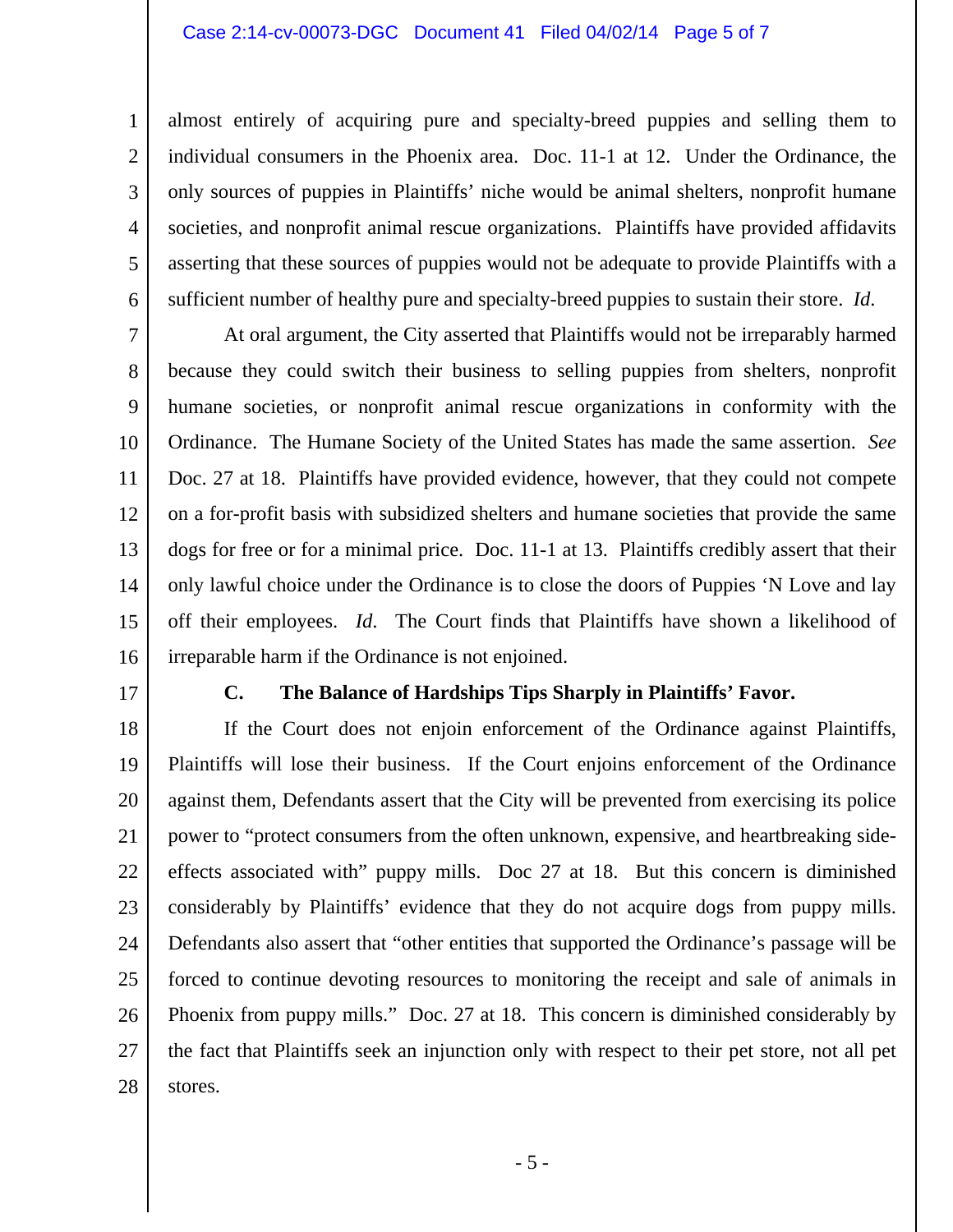1 2 3 4 5 Weighing the hardship to Plaintiffs if enforcement of the Ordinance against them is not preliminarily enjoined (loss of their business) against the diminished concerns of Defendants if enforcement against Plaintiffs is enjoined (an inability to prosecute a business that is not supporting puppy mills), the Court finds that the balance of hardships tips sharply in Plaintiffs' favor.

6

## **D. Serious Questions.**

7 8 9 10 11 12 13 14 15 16 17 18 Because the Court has found that the balance of hardships tips sharply in Plaintiffs' favor, Plaintiffs need not show that they are likely to succeed on the merits. Instead, they can show that their complaint presents "serious questions going to the merits." *Wild Rockies*, 632 F.3d at 1135. "For the purposes of injunctive relief, 'serious questions' refers to questions which cannot be resolved one way or the other at the hearing on the injunction and as to which the court perceives a need to preserve the status quo lest one side prevent resolution of the questions or execution of any judgment by altering the status quo." *Republic of the Philippines v. Marcos*, 862 F.2d 1355, 1362 (9th Cir. 1988) (en banc). "Serious questions need not promise a certainty for success, nor even present a probability of success, but must involve a 'fair chance of success on the merits.'" *Id*. (quoting *Nat'l Wildlife Fed'n v. Coston*, 773 F.2d 1513, 1517 (9th Cir. 1985)); *see also Bernhardt v. L.A. County*, 339 F.3d 920, 926-27 (9th Cir. 2003).

19 20 21 22 23 24 25 The briefing and oral argument confirm that serious questions are presented in this case. Plaintiffs' Commerce Clause argument, although vigorously disputed, presents an issue worthy of factual development and the Court's careful consideration. Plaintiffs assert that the Ordinance discriminates against and imposes burdens on interstate commerce that far outweigh local benefits. Plaintiffs have also raised credible equal protection and special laws claims. The Court concludes that the status quo should be maintained to permit resolution of these issues.

26

## **E. Public Interest and Balance of the Equities.**

27 28 Defendants assert that a preliminary injunction is not in the public interest because it would not show proper regard for the rightful independence of state governments in